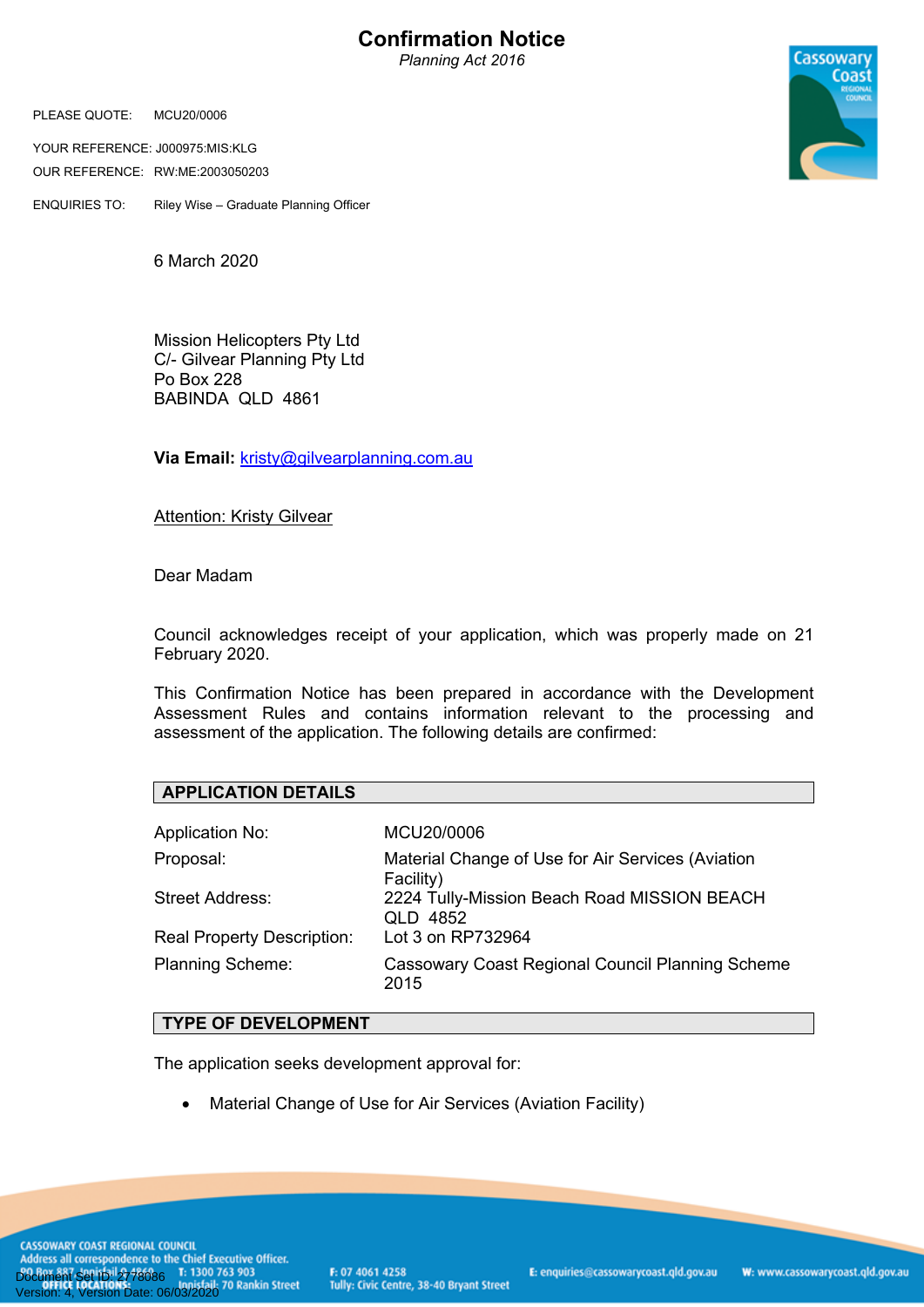## **SUPERSEDED PLANNING SCHEME**

Is the application for development under the Superseded Planning Scheme? No

## **CODE ASSESSMENT**

Will Code Assessment be required? No

## **IMPACT ASSESSMENT**

Will Impact Assessment be required? Ves

## **PUBLIC NOTIFICATION DETAILS**

Is Public Notification Required? Yes

Refer to the enclosed Explanatory Note for Public Notification Procedures. Please ensure all public notices published in the newspaper, placed on the land, and given to adjoining land owners clearly state:

- (a) written submissions may be made electronically; and
- (b) electronic submissions are to be sent to: [enquiries@cassowarycoast.qld.gov.au](mailto:enquiries@cassowarycoast.qld.gov.au) and
- (c) all submissions, including individual submitter's particulars, will be published on Council's website and therefore will be accessible to internet search engines.

Council will supply the names and addresses of adjoining land owners upon request.

## **INFORMATION REQUEST**

Has the applicant advised on the approved form that the applicant does not agree to accept an Information Request?

A further information request  $\boxtimes$  may  $\text{/}$  will not be made by the assessment manager. Regardless of this advice, any referral agency for the application may also make an information request.

## **Should the assessment manager not make an Information Request within the timeframes specified in the Development Assessment Rules, the applicant can proceed to the next part of the development assessment process**

## **REFERRAL AGENCIES**

Based on the information accompanying the lodged application, referral is required to the following referral agencies. Accordingly, you are required to forward a copy of the application, this Confirmation Notice and any applicable referral agency application fee, to the referral agency **within ten (10) business days**. You are also required to give the assessment manager written notice of the day the applicant referred the application to each referral agency **within five (5) days** of each referral. Please note that the application will **automatically lapse** if you do not meet these timeframes.

**Note: Council officers will carry out the internal referral of the application for any Environmentally Relevant Activity (ERA) that has been devolved to Council.**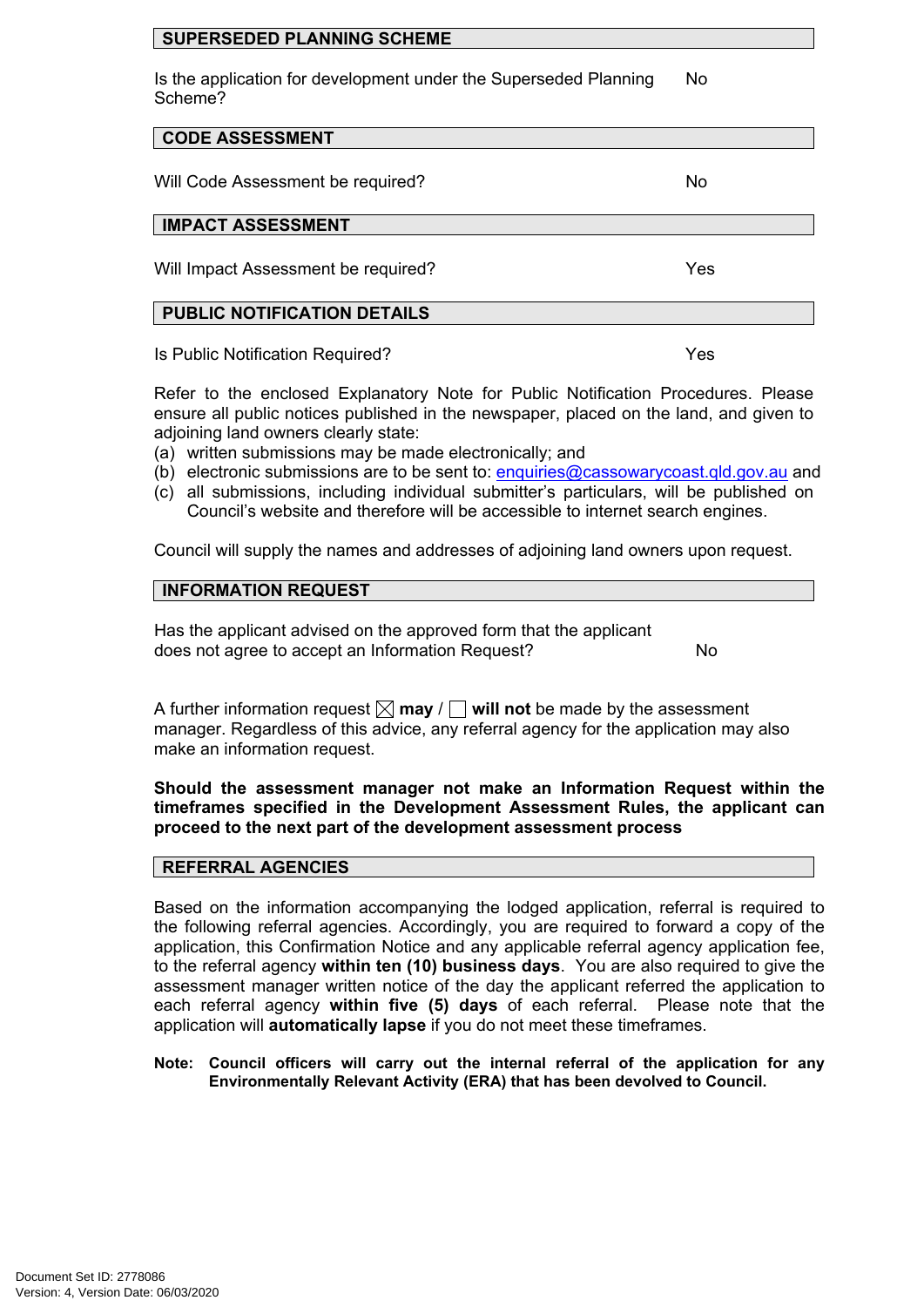| For an application<br>involving                                                                                                                                                                                                                                                                                                                                                                                                                                                                                        | Name of referral<br>agency                                                                     | <b>Advice</b><br>agency or<br>concurrence<br>agency | <b>Address</b>                                                                                                                                                                                                                                                               |
|------------------------------------------------------------------------------------------------------------------------------------------------------------------------------------------------------------------------------------------------------------------------------------------------------------------------------------------------------------------------------------------------------------------------------------------------------------------------------------------------------------------------|------------------------------------------------------------------------------------------------|-----------------------------------------------------|------------------------------------------------------------------------------------------------------------------------------------------------------------------------------------------------------------------------------------------------------------------------------|
| Development application for a<br>material change of use, other than<br>an excluded material change of<br>assessable<br>that<br>is<br>use.<br>under<br>local<br>development<br>a<br>categorising instrument, if all or<br>part of the premises-<br>are within 25m of a<br>(a)<br>State transport corridor;<br>or<br>are a future State<br>(b)<br>transport corridor;or<br>(c)<br>$are-$<br>(i) adjacent to a road<br>that intersects with a<br>State-controlled<br>road; and<br>(ii) within 100m of the<br>intersection | Department of<br><b>State</b><br>Development,<br>Manufacturing<br>Infrastructure &<br>Planning | Concurrence                                         | Department of State<br>Development,<br>Manufacturing<br>Infrastructure &<br>Planning<br>Far North Regional<br>Office, Main Office -<br>Cairns<br><u>Visit:</u><br>Ground Floor, Cairns<br>Port<br>Authority Building,<br>Cnr Grafton and<br><b>Hartley Streets</b><br>Cairns |
| <b>Planning Regulation 2017 -</b><br>Schedule10, Part 9, Division 4, Subdivision<br>2. Table 4                                                                                                                                                                                                                                                                                                                                                                                                                         |                                                                                                |                                                     | Post:<br>PO Box 2358<br>CAIRNS QLD 4870<br>Tel: 07 4037 3209<br><b>Email lodgement:</b><br>CairnsSARA@dsdmip<br>.gld.gov.au<br><b>MyDAS2 electronic</b><br>lodgement:<br>https://prod2.dev-<br>assess.gld.gov.au/                                                            |

Should you have any further queries in relation to the above, please do not hesitate to contact Planning Services on Ph: (07) 4030 2241.

Yours faithfully

ls

**Manfred Boldy DIRECTOR PLANNING & REGIONAL DEVELOPMENT**